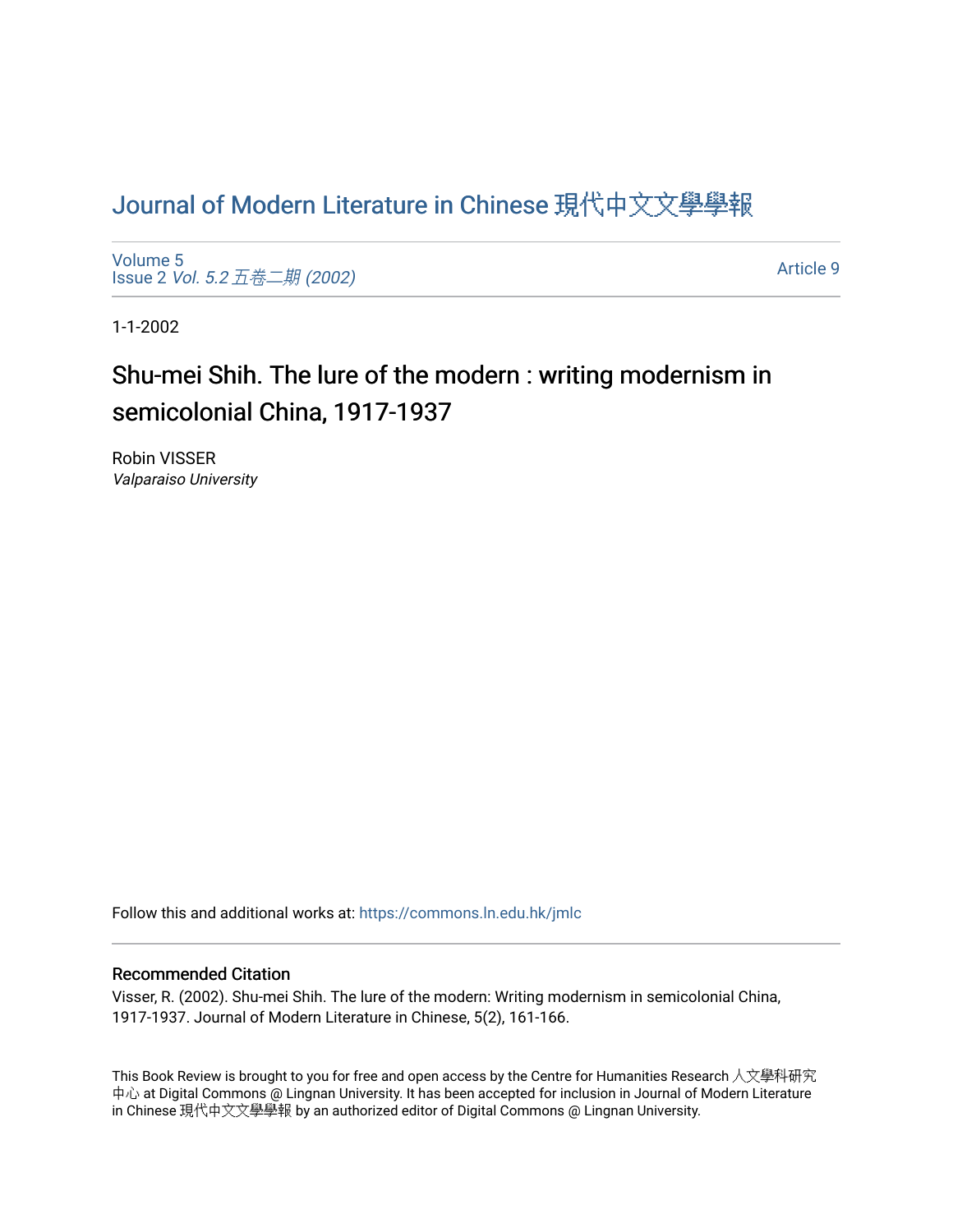*The Lure of the Modern: Writing Modernism in* Semicolonial China, 1917-1937. By Shu-mei Shih. Berkeley: University of California Press, 2001. xiii + 427pp. ISBN 0520220633 (Cloth); ISBN 0520220641 (Paperback).

By tracing a genealogy of Chinese modernists from the teens to the thirties, and addressing Beijing School modernism as well as Shanghai new sensationism, Shu-mei Shih provides one of the most comprehensive studies of early Chinese modernism to emerge in recent years. The book also constitutes one of the most cohesive analyses to date of how the dynamics of semicolonial culture differ from those of colonial culture. Shih's thoroughly researched account of the literary developments of the period are convincingly historicized both in relation to the broad political and cultural context of semicolonialism and the biographical details of the writers. The twelve-chapter book is divided into three parts: "May Fourth Occidentalism and Japanism," "The Beijing School," and "Shanghai New Sensationism." It includes a lengthy introduction defining the theoretical terms of the analysis (revisited in the conclusion) and an appendix, "Later Modernisms," that briefly addresses developments in the 1940s and the 1960s Taiwan modernist movement.

The premise underlying Shih's analysis of the aesthetic and ideological features of early Chinese modernism is that each of its three major manifestations must be understood in relation to China's semicolonial condition. She takes issue with

Edward Said's articulation of the unilinear traveling of ideas (Said 1983, 226-27) because it fails to account for the complexities of cross-fertilization between China and the West. As imperialists did not assume outright domination and formal sovereignty over China, "the domination was exercised through less formal, although no less destructive or transformative, channels" (35). This fragmentation in political and cultural spheres allowed for multidirectional pursuits among Chinese intellectuals rather than creating clear distinctions between resistance and collaboration.

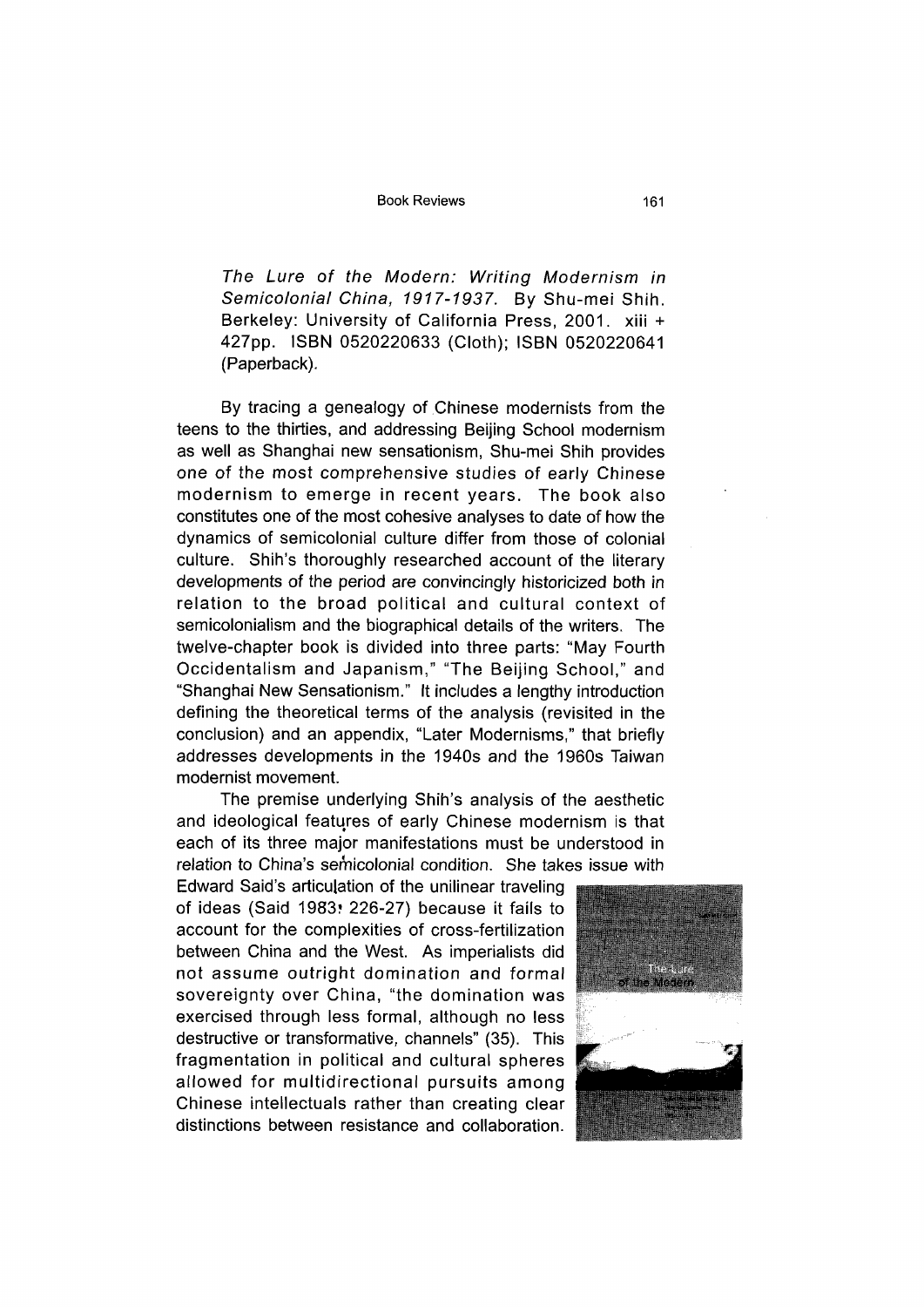Hence, "the Chinese cultural imaginary, infused with a heterogeneity of often ambivalent and shifting positions . . . [meant that] nationalism, in many cases, took a backseat in these searches" (35). For the enlightenment thinker, the urgency of criticizing feudalism and forwarding Westernization often displaced the immediate need to confront and criticize colonial domination. Shih argues repeatedly that this displacement was often accompanied by a split in the concept of "the West" (or Japan, as "the honorary West") between what she terms "the metropolitan West" (Western culture in the West) and "the colonial West" (the culture of Western ^colonizers in China). She claims that by bifurcating the two,, modernists could proselytize for the former type of Westernization without being perceived as collaborationists.

In Part One, arguably the weakest of the three sections, Shih discusses May Fourth subjectivity by analyzing the ideology of linear temporality underlying May Fourth enlightenment discourse. Her key assertion is that by constructing China as the past of the West, intellectuals could invent a cosmopolitan subjectivity that did not take the nationstate or ethnicity as the sole marker of identity, and could instead establish a transnationally mediated identity in the global terrain. Shih argues that this ideology allowed May Fourth intellectuals to harbor a fantasy of equality with the West—"if time was the only measure of difference, China could become an equal partner by simply catching up as fast as it could" (50)—yet she fails to address the multiple anxieties that underlie this rhetoric in May Fourth fiction. For example, in her reading of Lu Xun's 傷逝 story "Lamenting Loss" (Shangshi), she states that "the male narrator as the translator of Western ideas is presented unambiguously as a murderer" (71), yet rather than analyzing the anxiety informing such a representation, she merely concludes that this illustrates the power derived from knowledge 陶 晶 孫 0f Euro-Japanese literature. In her chapter on Lu Xun and Tao Jingsun, she states that, like his essays, Lu Xun's "creative works are also underlied by an evolutionary, future-oriented perspective" (90), an interpretation convincingly countered in studies on Lu Xun by Leo Ou-fan Lee, T.A. Hsia, and others.

> To her credit, Shih's inclusion of Tao Jingsun as an early precursor to 1930s new sensationism, and her discussion of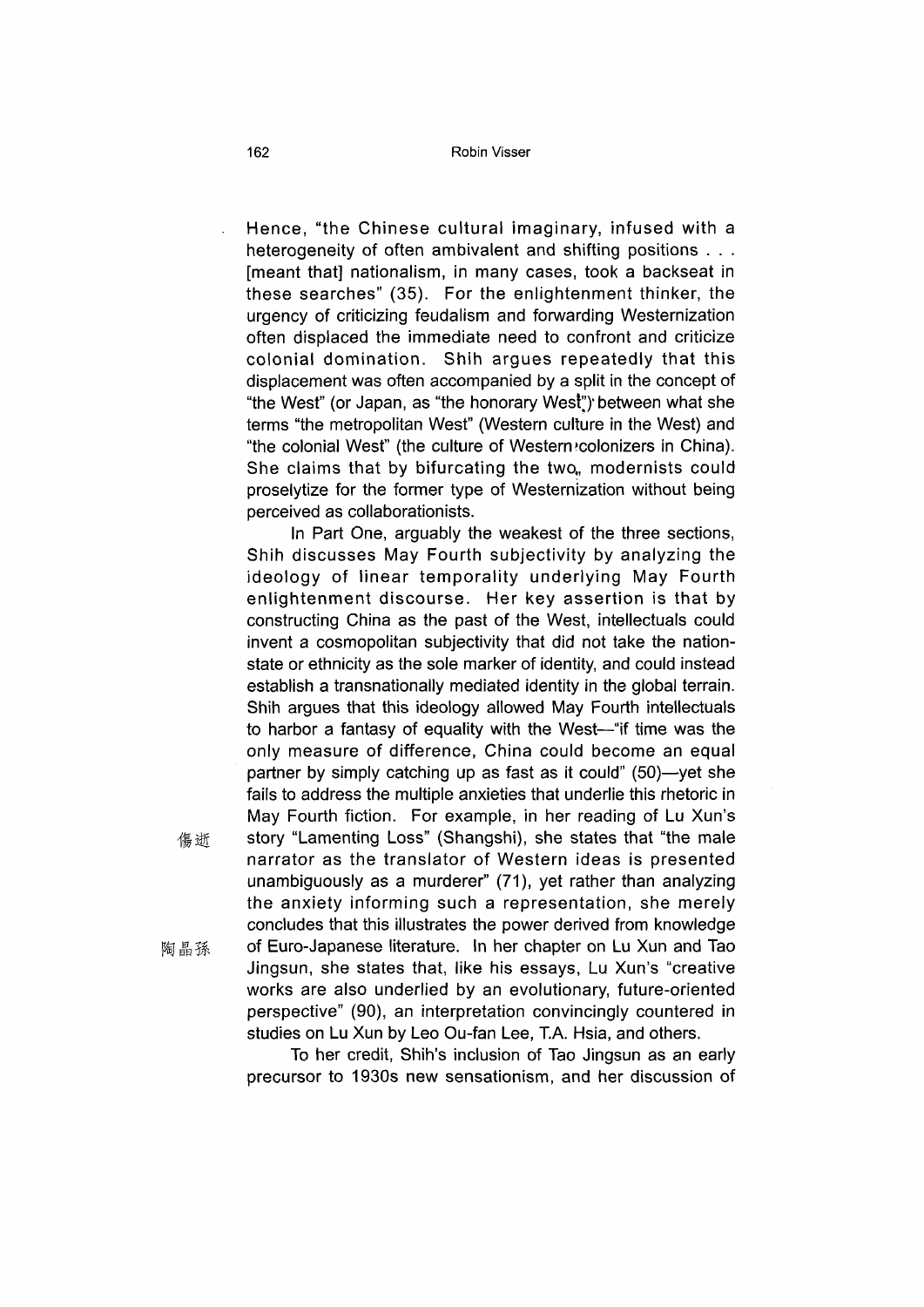Book Reviews 163

Teng Gu and other decadent-aesthetic writers in addition to Yu Dafu, fill in significant gaps in the literary history of modernism. And Shih acknowledges that "for the non-West, modernity is the condition of a forcible repudiation of the self and the often selfimposed internalization of a new identity structured in the image of the West. Hence, modernity for the non-West is not merely the site of geopolitical, cultural, and psychological trauma, but also the site of an identity crisis" (145). The attempt to resolve the identity crisis, according to Shih, took two different routes by the mid-1920s. One was a cultural recuperation of Chinese tradition as inherently modern, especially evident in the aesthetics of the Beijing School. The other approach was an ideological turn to the left as a way to salvage nationalism, creating a much more volatile ideological milieu for the Shanghai modernists who wanted to assert the autonomy of literature.

Shih is the first theorist to categorize explicitly the aesthetics of the Beijing School as modernist. Many have characterized the *jingpai* as a conservative backlash against modernist developments during May Fourth. For example, Wu Fuhui describes *jingpai* writers as "insisting on the perspective of 'rural China' with its suspicion of modern urban civilization, in sharp contrast with what they perceive as metropolitan trends, employing a distinctive lyrical mode when narrating the countryside" (Wu 232-46). He concludes that space dominates the *jingpai* configuration of the country, and is absolutized as "eternal," transcending historical change, whereas time, which governs the metropolis, is relativized and diminished in importance. Shih agrees that *jingpai* aesthetics are dominated by space, but astutely notes that the nonteleological emphasis is similar to Western aesthetic modernism in that the particular culture of a given locality has claims to the universal. She rightly insists that jingpai intellectuals "were opposed to the May Fourth Occidentalism according to which being modern means negating all that is Chinese—but they were not antimodern" (153). At the same time, Shih believes China's semicolonial condition compromised the agency of Chinese neotraditionalists, given post-WWI encouragement by the West of Eastern intellectuals to revitalize their traditions, and their uneven relationship in the synthesis-driven civilizational discourse. Though the *jingpai* flaunted a global vision, it was one mediated by the Western confirmation that Chinese culture could finally enter the global.

京派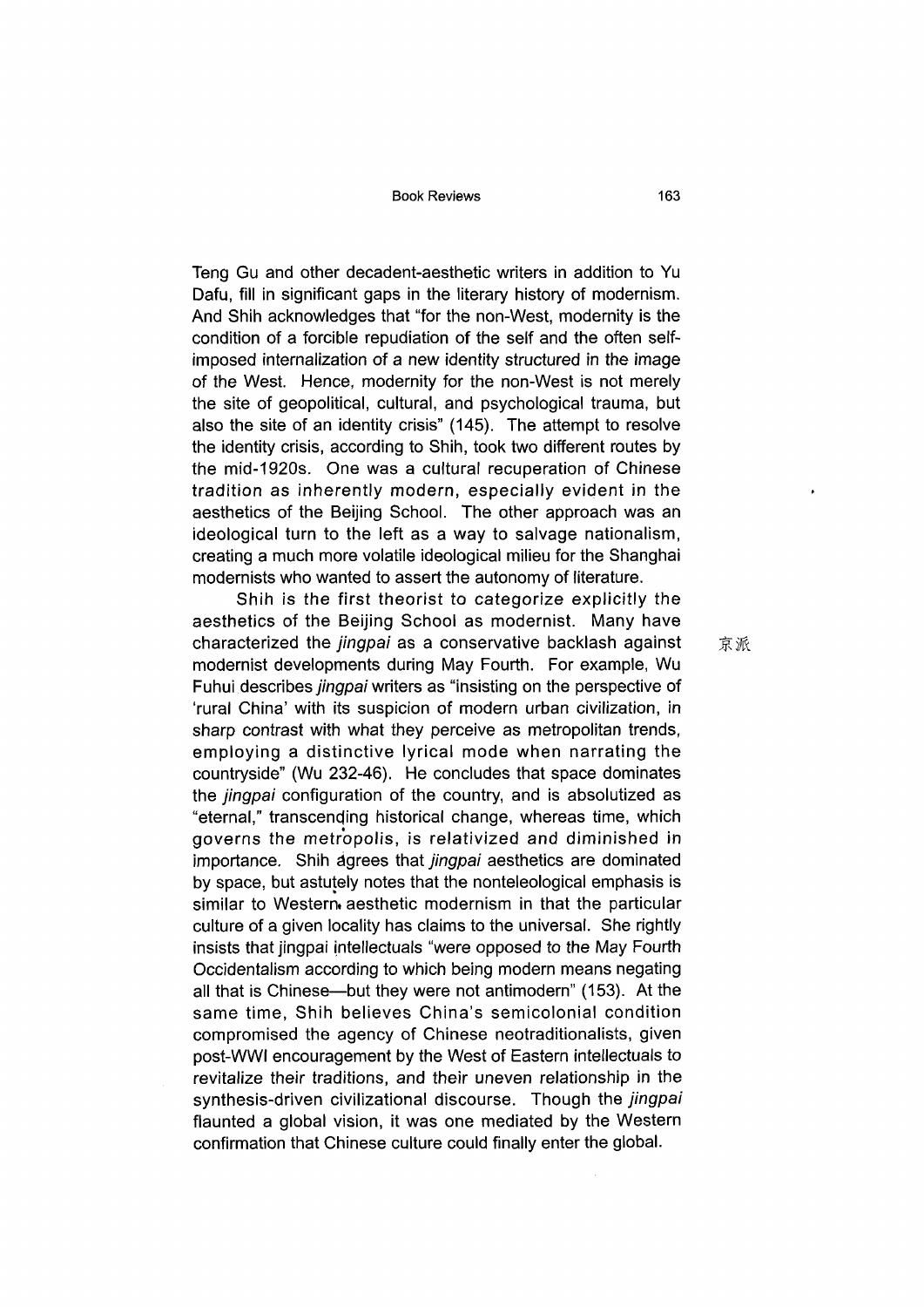#### 164 Robin Visser

*廢名* In Shih's chapter on the eclectic *jingpai* writer, Fei Ming, one of the fullest accounts available in English, she describes his aesthetics as one of "mutual implication" which subverted binary and essentialist conceptions of cultural difference. Although his access to traditional Chinese literature was mediated by Western literature, his practice of Western modernist techniques such as stream of consciousness was more informed by his engagement with the peculiar properties of the Chinese poetic language than by Western modernist writing itself. Shih's chapter on the subtle gender politics in the work of 林徽音 凌叔華 Lin Huiyin and Ling Shuhua is equally informative. She argues that both of these writers wrestled with a sanctioned recuperation of the local and its subsumption of women's issues. Further, both were engaged in a double conversation with a Chinese feminine literary tradition and a Western feminine modernism, thus the construction of a gendered modernity in the specific context of their time often required a parodic style and content.

> Finally, in Part Three, Shih provides a plethora of information on the material and textual culture that informed the work of the new sensationists, including lengthy chapters detailing the lives and writings of Liu Na'ou, Mu Shiying, and Shi Zhecun. Other recent works have also addressed the Shanghai modernists. Randolph Trumbull's unpublished dissertation, *The Shanghai Modernists,* was one of the first works in English on the subject. Leo Lee's *Shanghai Modern: The Flowering of* a *New Urban Culture in China: 1930-1945* and Yingjin Zhang^ . *The City in Modern Chinese Literature and Film: Configurations of Space, Time, and Gender* both include discussions of the three modernists mentioned above. Yang Yi's *Jingpai yu haipai bijiao yanjiu* [A comparative study of the Beijing and Shanghai Schools] offers a wealth of detail on both the Shanghai modernists and the Beijing School. Shih's contribution, in addition to providing the most detailed readings of new sensationist fiction (with the exception of Trumbull), is her persistent interpretation of these works in relation to the semicolonial conditions and implications laid out in her introduction. It is here that the force of her argument is at its height, albeit also the most controversial.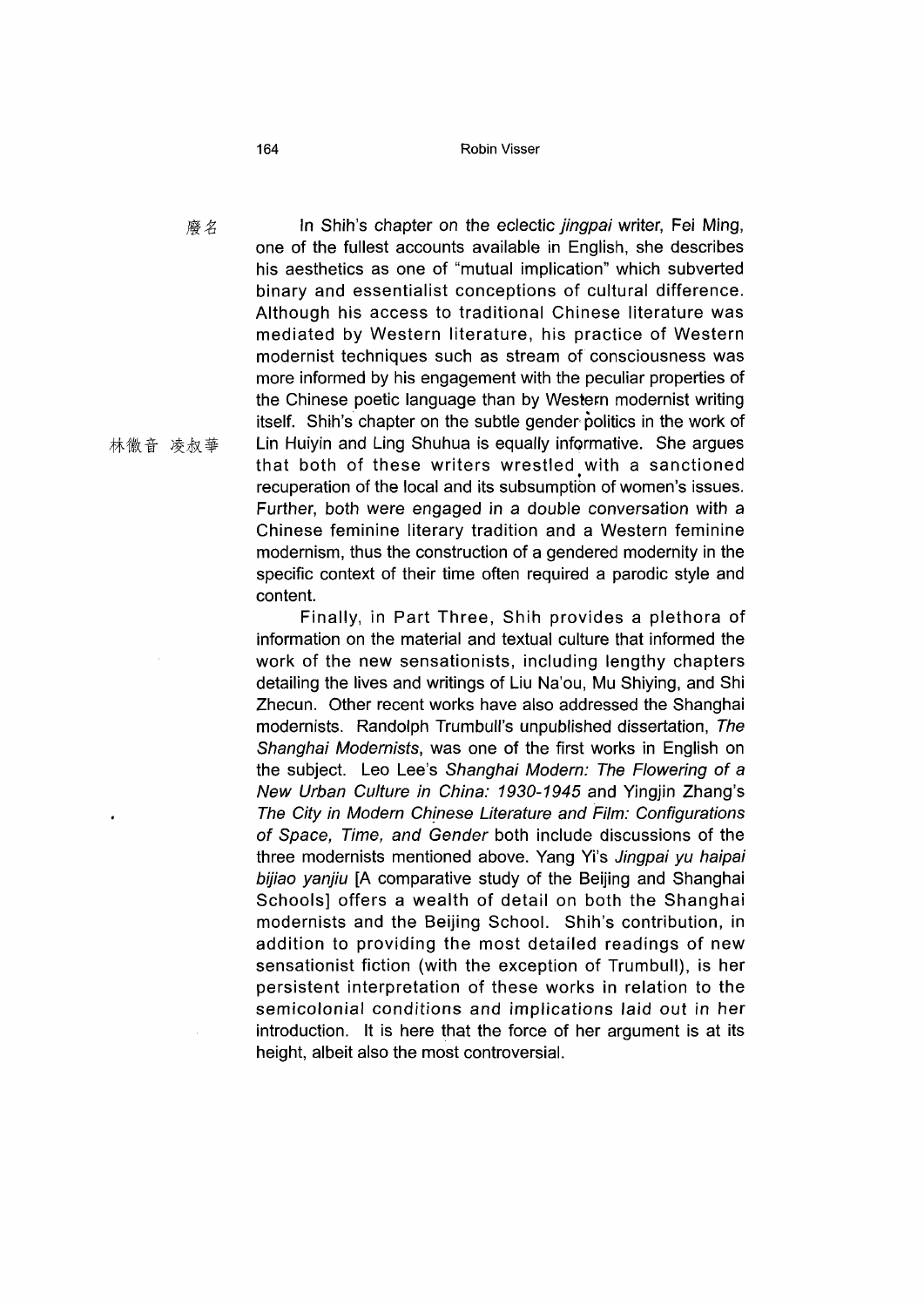Book Reviews 165

Shih argues that, diverging from the Baudelaire/Benjamin flaneur, and lacking the defense mechanisms of Simmel's "metropolitan man," Mu Shiying's male protagonist is utterly overwhelmed by the sensations of the city, his lack of autonomy and coherence inherent in his semicolonial condition. Hence Shih attributes Mu's modernist focus on "textual autonomy" (and concomitant lack of nationalist consciousness) to the fact that it "can offer a semblance of fulfillment" (331). This insightful argument is less convincing, however, when she uses it to interpret all readings. For example, Shih reads Shi Zhecun's "The Evening of Spring Rain" (Meiyu zhi xi) exclusively in terms of the protagonist's economic emasculation, a state that she solely ties to semicolonial identity. Her reading is problematic in that it discounts the degree to which these writers delineate other pressures inherent in Shanghai's capitalist modernity, such as the sense of alienation commonly experienced in urban settings. Again, in her discussion of Liu Na'ou's empowered "modern girls" in stories such as "Two Men Out of Tune with Time" (Liang ge shijian de buganzhengzhe, better translated as "Two Men Out of Step with Time"), Shih oddly concludes that "denationalized cosmopolitanism may be the only position from which women's emancipation from patriarchal control can be expressed" (300). While this may be the case, women's equality hardly seems the driving motivation behind Liu's work, and contradicts Shih's earlier statement that this "modern girl" is in no sense a reflection on the social reality of Chinese women, but is rather "a dissimulated image from Franco-Japanese literary sources and Hollywobd cinema . . . construed as a part of the phantasmagoric reality of Shanghai, to which the Chinese subject has dubious access" (278).

In conclusion, Shih's reading of Chinese modernism through the lens of semicoloniality provides crucial insights into the asymmetrical discourse of modernism between China, Japan, and the West, but overstates the degree to which Chinese modernism is mediated through aesthetic Others rather than also arising from a lived sense of modernity. Nonetheless, her cohesive analysis, meticulous research, and comprehensive scope make *The Lure of the Modem* an essential resource on early Chinese modernism, and a welcome addition to the literature.

梅雨之夕

兩個時間的不 感症者